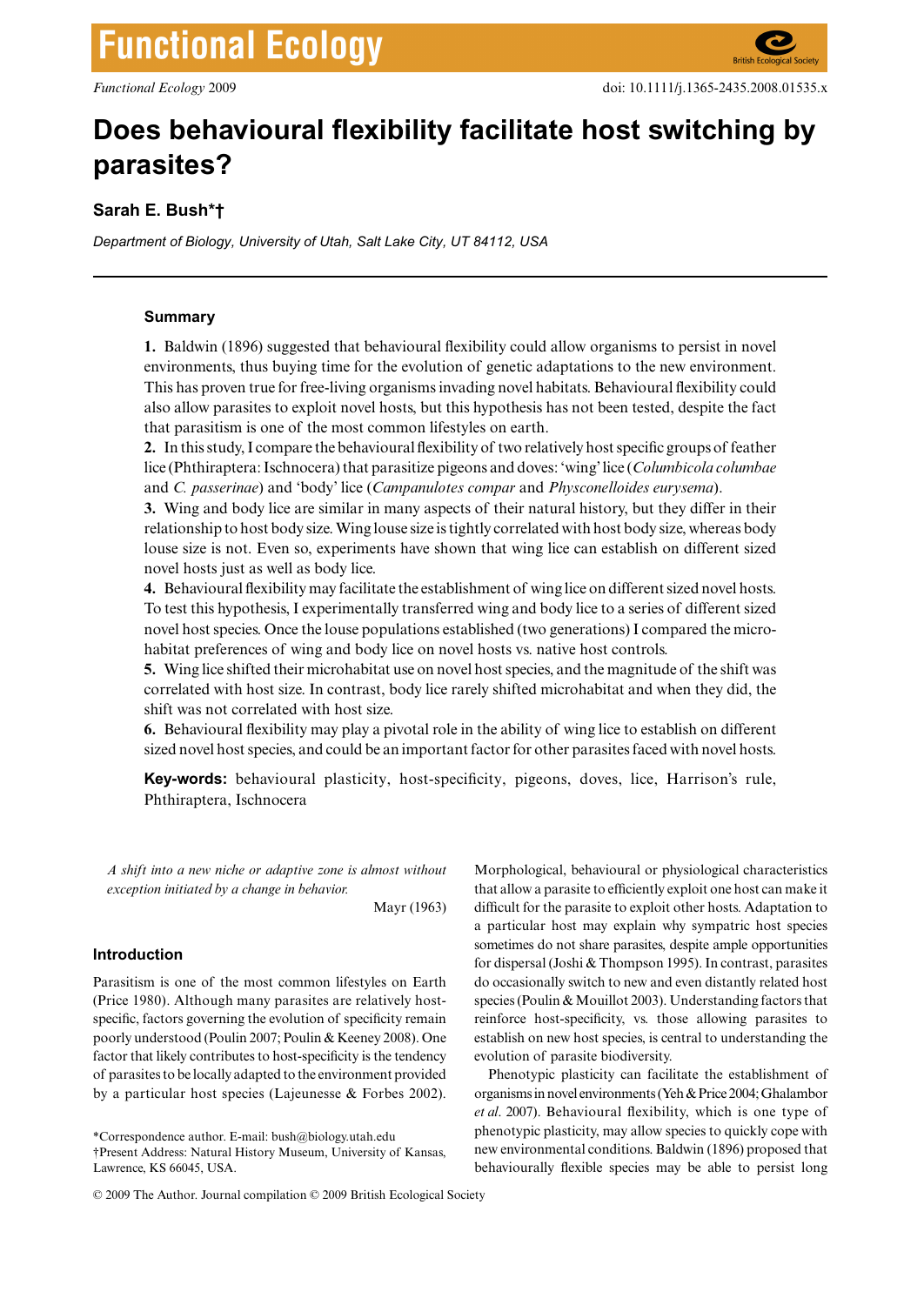enough in a novel environment to accumulate genetic changes and become locally adapted to that novel environment (Baldwin 1896). The 'Baldwin Effect' (Robinson & Dukas 1999) explains why the dark-eyed Junco (*Junco hyemalis*), which is typically a mountainous species, was able to invade and persist in a costal urban habitat (Yeh & Price 2004). Urban juncos exhibited flexibility in the timing and duration of the breeding season that allowed the birds to cope with new environmental pressures. Likewise, red fire ants (*Solenopsis invicta*) and Argentine ants (*Linepithema humile*) have undergone behavioural changes that make them more competitive in their introduced ranges (Holway & Suarez 1999). This behavioural plasticity is considered to be responsible, in part, for the success of these species in invading novel habitats.

Behavioural plasticity could conceivably facilitate host switching in parasites. Parasites that switch to novel hosts species are likely to experience an environment different from that of their native host. Behaviourally flexible parasites may be able to exploit new environments by using different microhabitats on the novel hosts than they used on the native host. Although parasite specialization on particular host microhabitats is considered to play a major role in the evolution of host-specificity (Rohde 1994), little is known about the constraints microhabitat specialization actually impose on parasites exposed to novel hosts. The potential role of microhabitat shifts in host-switching was suggested by a short-term study of host-specific lice found on cave-swiftlets, in which lice experimentally transferred to a novel host species shifted their microhabitat distribution to feathers that were similar in size to those on the native host (Tompkins & Clayton 1999). However, the short (10 days) duration of the study did not allow the authors to test whether behavioural flexibility could lead to long-term establishment, including the reproduction of lice on novel host species. Experimental studies are needed to determine the role of behavioural flexibility in shaping ecological patterns of host-specificity and macroevolutionary patterns of host use and host switching by parasites.

In this paper, I explore the relationship between hostspecificity, microhabitat specificity and behavioural flexibility in an experimentally tractable host–parasite system. I use feather lice on Columbiform birds (pigeons and doves) to test whether flexibility in microhabitat choice facilitates the establishment of parasites on novel hosts. I compare the microhabitat distributions of two groups of feather lice (Phthiraptera: Ischnocera) that co-occur on Columbiform birds: 'wing' lice in the genus *Columbicola*; and 'body' lice in the subfamily Physconelloidinae.

Columbiform wing and body lice are ecological 'replicates' (Clayton & Johnson 2003) that provide a powerful comparative context for testing the role of behavioural flexibility in hostswitching. Both groups of lice are permanent ectoparasites that complete their entire life cycle on the body of the host (Marshall 1981). The 3–4 week life cycle begins with the egg, which is glued to the feathers, then progresses through three nymphal instars, to the adult stage. Wing and body lice move adeptly on the feathers and can travel about 4 cm min<sup>-1</sup> (Bush 2004). These lice are so specialized for life on feathers that

they do not even venture onto the host's skin (Clayton 1991). Both groups feed on feathers, which are metabolized with the aid of endosymbiotic bacteria (Fukatsu *et al*. 2007). Transmission of lice to new hosts occurs mainly during periods of direct contact, like that between parents and their offspring in the nest. Most pigeon and dove species have both wing and body lice (Price *et al*. 2003a). Both groups of lice are relatively host-specific and exhibit significant phylogenetic congruence with their hosts, worldwide, revealing a long history of parasite–host association (Clayton & Johnson 2003).

The size of wing lice is correlated with host body size, a pattern known as Harrison's Rule (Johnson *et al*. 2005). Harrison's Rule is common among a diverse assemblage of parasites, including parasitic worms, crustaceans, fleas, flies, lice and ticks, as well as in herbivorous aphids, thrips, beetles, flies, moths and flower mites (Harvey & Keymer 1991; Kirk 1991; Thompson 1994; Poulin & Hamilton 1997; Sasal *et al*. 1999; Morand *et al*. 2000). The correlations between parasite and host size are likely driven by interactions that the parasites have with particular host features that scale with host size. For example, monogenean ectoparasites of fish attach to the gills of their hosts with hooks. Monogenean size is correlated with hook size, hook size is correlated with gill size, and gill size is correlated with overall fish size (Simková *et al*. 2001). Similarly, gopher lice hang onto individual host hairs with grooves on their heads (Reed, Hafner & Allen 2000). Rostral groove size is correlated with hair diameter, which is, in turn, correlated with overall host size. In the dove-louse system, wing louse size is correlated with feather size, which is correlated with overall host size. In contrast, the size of body lice does not correlate with feather size or host size (Johnson *et al*. 2005).

Given the adherence of wing lice to Harrison's Rule, one might predict that wing lice are more host-specific than body lice. Paradoxically, the reverse is true; wing lice are actually less host-specific than body lice (Johnson *et al*. 2002; Price *et al*. 2003a). Furthermore, experimental transfers by Bush & Clayton (2006) showed that both wing lice and body lice are able to establish viable populations on novel host species that vary in size by nearly an order of magnitude. Here I test the Baldwin Effect prediction that behavioural flexibility facilitates the establishment of wing lice on different sized novel hosts. Wing and body lice were experimentally transferred from a large-bodied native host species to progressively smaller hosts. In a reciprocal experiment, wing and body lice were also transferred from a small-bodied native host species to progressively larger hosts. I determined the behavioural flexibility of these lice by quantifying and comparing the microhabitat distributions of established louse populations on novel hosts and native host controls after two louse generations.

## **Methods**

I collected data on microhabitat use by lice transferred experimentally among several species of captive Columbiformes (Fig. 1). All birds were wild individuals captured with nets or walk-in traps at the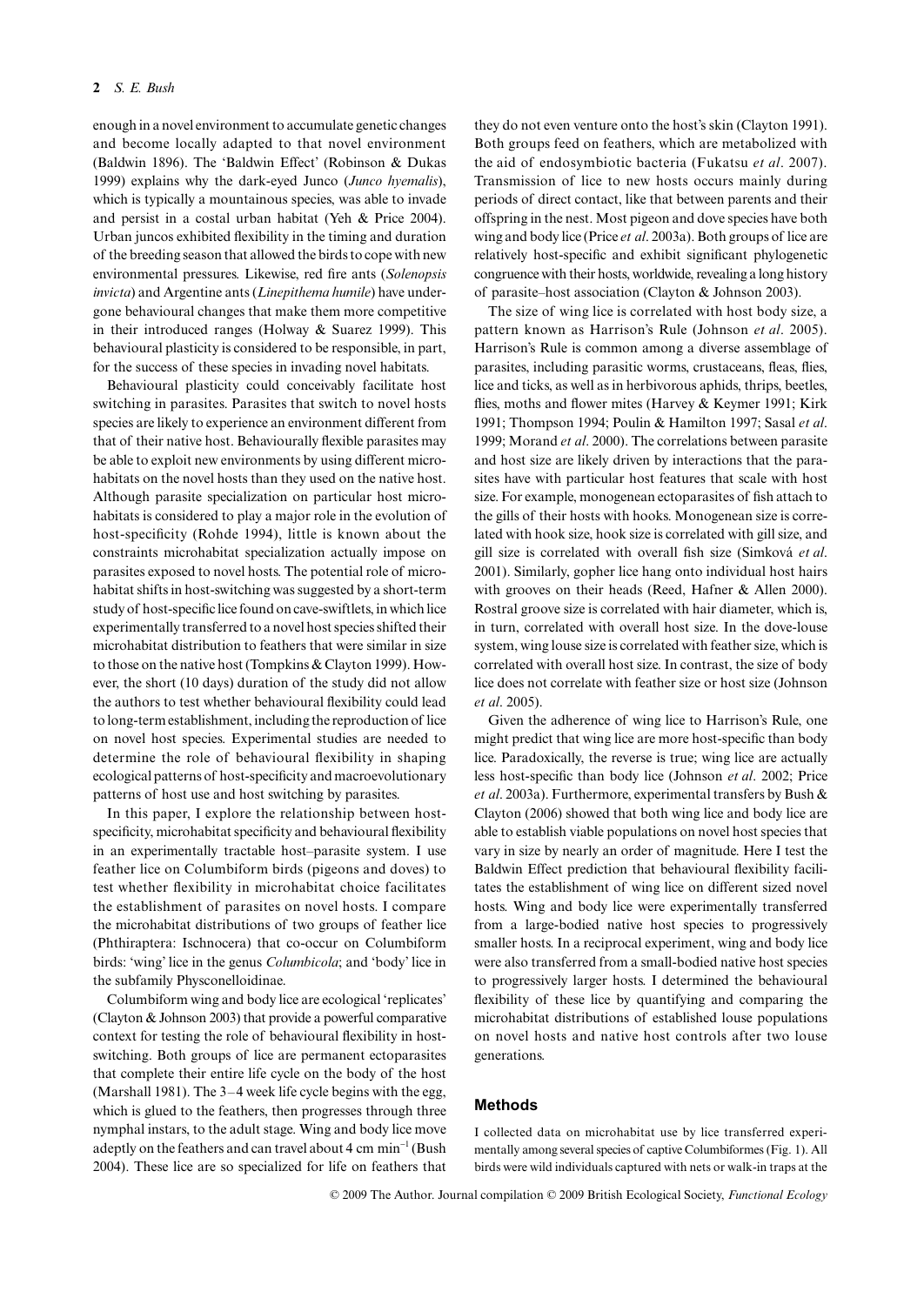**Fig. 1.** Design of parasite transfer experiments. Host species (drawn to scale) varied in size by more than an order of magnitude (body masses from Bush & Clayton 2006): C.G-D. = common ground-dove (*Columbina passerina*, 45 g); Z.D. = zebra dove (*Geopelia striata*, 50 g); M.D. = mourning dove (*Zenaida macroura*, 113 g); W-t.D. = white-tipped dove (*Leptotila verreauxi*,  $177$  g); B-t.P. = band-tailed pigeon (*Patagioenas fasciata*, 353 g); R.P. = rock pigeon (*Columba livia*, 364 g). In the first experiment (top arrows) lice from rock pigeons were transferred to progressively smaller novel host species, and to rock pigeon controls. In the second experiment (bottom arrows) lice from common ground-doves were transferred to progressively larger novel host species, and to common ground-dove controls. The host phylogeny is shown in grey (Clayton *et al*. 2003b; K. P. Johnson, unpub. data). In the first experiment, decreasing host size is correlated with increasing phylogenetic distance; the native host (R.P.) shares four common ancestors (nodes a–d) with the similar sized B-t.P., but only three common ancestors (a–c) with the smaller W-t.D., and so on. In contrast, increasing host size in the second experiment is independent of host phylogenetic distance because the native host (C.G-d.) shares just one common ancestor (a) with all four novel host species. Figure reprinted from Bush & Clayton (2006).



following localities: common ground-doves and white-tipped doves, Hidalgo Co. and Cameron Co. TX; zebra doves, Honolulu Co. HI; mourning doves, Pima Co. AZ; band-tailed pigeons, Benton Co. OR; rock pigeons, Salt Lake Co. UT. Captive birds were housed individually in  $30 \times 30 \times 56$  cm wire mesh cages in an animal facility at the University of Utah. Cages were separated with plexi-glass partitions to prevent contact between the feathers of birds in adjacent cages, which could allow lice to move between birds. The birds were maintained on a 12-h light : dark photoperiod and provided *ad libitum* grain, grit and water.

Upon capture, natural louse infestations were exterminated by housing birds at <  $25\%$  relative humidity for  $\geq 10$  weeks following capture. This method kills lice and eggs, while avoiding residues that might result from the use of chemical fumigants (Harbison *et al*. 2008). Once natural louse infestations were exterminated, the relative humidity in the animal rooms was elevated to an optimum for lice (60%–70%) for the duration of this experiment (Nelson & Murray 1971; Bush & Clayton 2006). Next, each bird was seeded with lice from a culture stock bred on wild caught birds. The lice were removed from culture birds by anesthetizing them with  $CO<sub>2</sub>$  in a fumigation chamber (Clayton & Drown 2001; Moyer *et al*. 2002). They were then randomly divided into treatments and placed on recipient birds, which were restrained for an hour to allow lice to position themselves on the new host before returning it to a cage. To quantify microhabitat use by lice on novel hosts, all birds were visually examined after 2 months, as described below, which is approximately two louse generations (Martin 1934). This experimental design made it possible to determine if lice actually established viable, breeding populations on the novel hosts, and whether behavioural flexibility was central to their ability to establish.

#### TRANSFERS OF PIGEON LICE TO SMALLER NOVEL **HOSTS**

In the first experiment, I transferred wing lice (*Columbicola columbae*) and body lice (*Campanulotes compar*) from rock pigeons to four other Columbiform species that occur sympatrically in southern Texas (del Hoyo, Elliot & Sargatal 1997). Neither *C. columbae* nor *C. compar* occur on the four novel host species in the wild (Price *et al*. 2003a). The rock pigeon is the largest Columbiform species in the study; thus, in this experiment lice were transferred from the largest host species to four progressively smaller novel host species (Fig. 1, top arrows;  $n = 5-12$  birds per species). The largest of the four novel hosts, the band-tailed pigeon, is similar in size to the rock pigeon (< 5% difference in body mass). It served as a positive control for comparing the microhabitat distribution of rock pigeon lice transferred to a similar sized novel host. Each bird received 25 adult wing lice and 25 adult body lice, which is roughly the equilibrium population size on captive rock pigeons with normal preening ability (Clayton *et al*. 2003, 2005).

## TRANSFERS OF GROUND-DOVE LICE TO LARGER NOVEL HOSTS

In the second experiment, I transferred wing lice (*C. passerinae*) and body lice (*Physconelloides eurysema*) from the smallest host species, the common ground-dove, to four progressively larger hosts (Fig. 1, bottom arrows). Neither *C. passerinae* nor *P. eurysema* occur on the four novel hosts species in the wild. All of the species except the zebra dove occur sympatrically in southern Texas. The zebra dove is similar in size to the common ground-dove (< 10% difference in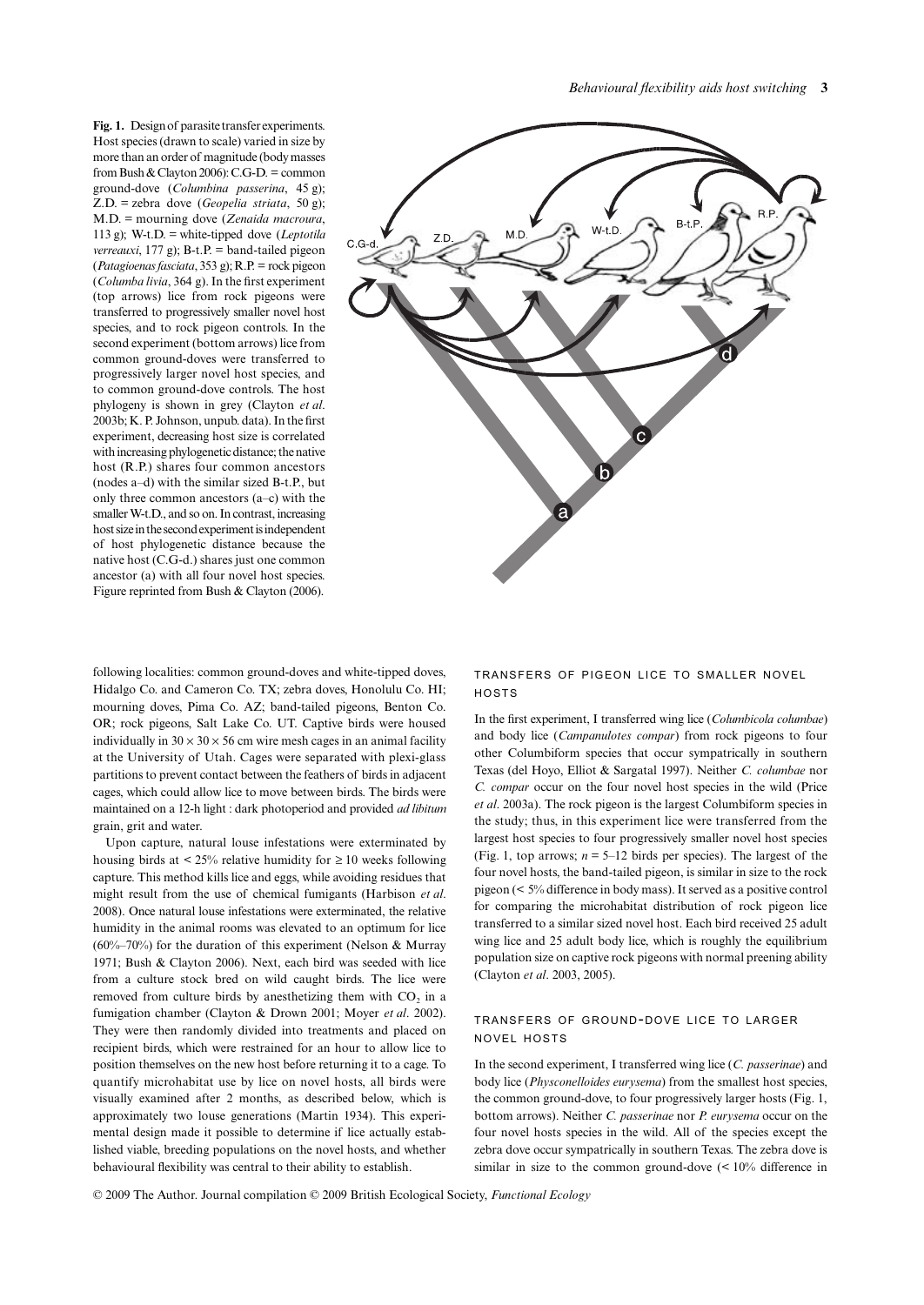

**Fig. 2.** Microhabitats for wing lice (a), and body lice (b). For wing lice the microhabitats were: (H) head, which included the crown, nape, gular and neck regions; (C) underwing coverts; (Rm) remiges, which are the flight feathers of the wing; (T) tail; (D) dorsal abdomen, which included the back, anterior rump and posterior rump; and (V) ventral abdomen, which included the breast, keel, side, flank and vent. For body lice the microhabitats were: (H) head as defined above, (W&T) wings and tail, which included the remiges, underwing coverts and tail; (UD) upper dorsal abdomen, which is the back; (LD) lower dorsal abdomen, which included the anterior and posterior rump; (UV) upper ventral abdomen, which is the breast; and (LV) lower ventral abdomen, which included the keel, side, flank and vent.

body mass). It served as a positive control for comparing the microhabitat distribution of common ground-dove lice transferred to a similar sized novel host. In this experiment each bird received only one type of louse: either 25 wing lice or 25 body lice  $(n = 6-7)$  birds per species for each species of louse). Coordinated transfers of ground-dove wing and body lice were not possible because they are more difficult to culture than pigeon lice.

#### VISUAL EXAMINATIONS

The position of the lice on each bird was recorded using a 15 region visual examination that accurately reflects the number of lice on a bird (Clayton & Drown 2001). Feather lice are relatively sedentary and restricted to the feathers; they are therefore visible and relatively easy to count on birds held in the hand. Visual censuses consisted of a careful examination of each flight feather on one wing (left) and the tail, followed by a 30-s examination of each of the following regions: underwing coverts (left side), crown, nape, gulum, neck (left side), breast, keel (left side), side (left side), flank (left side), vent, back, anterior rump and posterior rump (Clayton 1991). For regions where only the left side was censused, the number of lice in that region was doubled for analyses because the distribution of feather lice tends to be similar on the two sides (pers. obs.).

For the analyses, I recognized six major microhabitats, each of which included up to five of the visually examined regions. As wing lice and body lice tend to occupy different regions of the host (Nelson & Murray 1971; Clayton 1991; Bush & Malenke 2008), different microhabitats were recognized for the two types of lice. For *Columbicola*, regions of the wing and tail were more finely subdivided (Fig. 2a); for Physconelloidinae abdominal regions were subdivided (Fig. 2b). Microhabitat distributions were analyzed with Repeated Measures anovas in Statview 5.0.1 (SAS Institute Inc. 1998), with the Repeated Measure being the six microhabitats observed per bird; birds with less than five lice were excluded from analysis.

#### MICROHABITAT DISTRIBUTION OF LICE ON WILD VS. CAPTIVE DOVES

In order to maximize the number of lice observed, I experimentally impaired preening in all of the captive birds. Preening is a bird's primary defence against ectoparasites. Birds with naturally or experimentally impaired preening have many more lice than birds that can preen normally (Clayton *et al*. 1999, 2005). I impaired preening by inserting a small C-shaped plastic bit between the upper and lower mandibles

of the bill. Bits spring shut slightly in the nostrils to prevent dislodging, but they do not damage the tissue and have no other apparent side effects (Clayton 1991). Bits create a 1–3 mm gap between the mandibles that impairs the forceps-like action of the bill required to efficiently remove lice from feathers (Clayton *et al*. 2005). Even so, bitted birds still go through the motions of regular preening (pers. obs.). Preliminary observations suggested that the distribution of lice on bitted birds did not differ appreciably from that on normally preening birds.

To test this assumption, I compared the microhabitat distribution of lice on bitted captive birds to that on wild birds with non-manipulated bills. I used freshly caught wild common ground-doves for this comparison. I captured 50 birds with mist nets 24–27 May 2001 at Rio Hondo and Laguna Atascosa, Texas. Birds were removed from the mist nets and the microhabitat distribution of their lice was immediately quantified in the field. The microhabitat distributions of lice on these wild birds were compared to that on bitted common ground-doves in the second transfer experiment.

Of the 50 wild caught common ground-doves, many had fewer than five lice and were thus excluded from the analyses. Twenty birds had ≥ 5 wing lice, and 7 birds had ≥ 5 body lice. The distribution of lice on these wild doves was compared to that on captive doves with bits ( $n = 6$  with wing lice;  $n = 7$  with body lice). Over the six microhabitats examined, there was no significant difference in the microhabitat distribution of wing lice on wild doves with normal preening vs. captive doves with bits (Repeated Measures anova – interaction between bill treatment and microhabitat region:  $df = 5$ , 120;  $F = 0.99$ ;  $P = 0.43$ ; power = 0.98 given an effect size of  $f = 0.4$ (Cohen 1988) based on the large effect observed by Tompkins & Clayton (1999) in their study of the microhabitat distribution of lice on swiftlets). Similarly, the microhabitat distribution of body lice did not differ significantly between wild doves with normal preening abilities and captive doves with bits (Repeated Measures anova – interaction between bill treatment and microhabitat region df  $=$  5, 60; *F* = 0.79; *P* = 0.56; power = 0.79; effect size  $f$  = 0.4). In summary, the microhabitat distribution of lice on captive bitted birds was representative of the microhabitat distribution of lice on wild preening birds.

#### **Results**

#### TRANSFERS OF PIGEON LICE TO SMALLER NOVEL HOSTS

Pigeon wing lice (*C*. *columbae*) were present on all five host species 2 months after being transferred (Table 1). However,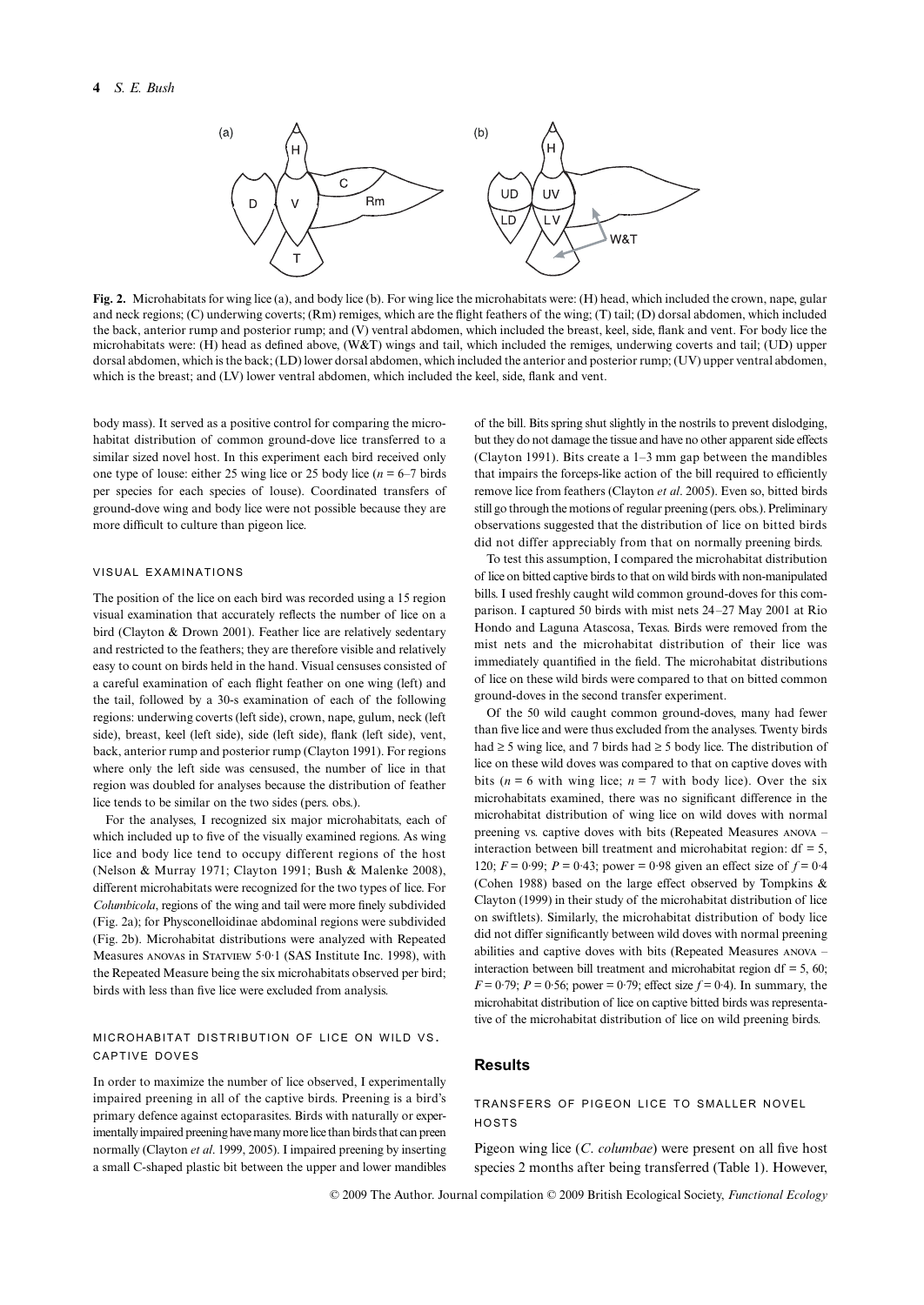| Louse                                                            | Host(n)                                                                                                            | Mean SE                                     |                                          | Range                                                           |
|------------------------------------------------------------------|--------------------------------------------------------------------------------------------------------------------|---------------------------------------------|------------------------------------------|-----------------------------------------------------------------|
| Rock pigeon<br>wing louse<br>Columbicola<br>columbae             | Rock pigeon (9)<br>Band-tailed pigeon (12)<br>White-tipped dove (5)<br>Mourning dove (6)<br>Common ground-dove (6) | 25.0<br>57.8<br>16.6<br>22.0<br>$10-7$      | 4.9<br>$11-7$<br>4.6<br>5.5<br>3.4       | $8 - 58$<br>$18 - 146$<br>$6 - 28$<br>$8 - 41$<br>$3 - 26$      |
| Rock pigeon<br>body louse<br>Campanulotes<br>compar              | Rock pigeon (9)<br>Band-tailed pigeon (12)<br>White-tipped dove (5)<br>Mourning dove (6)<br>Common ground-dove (6) | 49.8<br>84.5<br>44.8<br>104.2<br>24.3       | 8.2<br>14.8<br>14.0<br>$19-4$<br>4.7     | $19 - 99$<br>$12 - 203$<br>$23 - 97$<br>$53 - 153$<br>$12 - 41$ |
| Common ground-<br>dove wing louse<br>Columbicola<br>passerinae   | Rock pigeon (6)<br>White-tipped dove (6)<br>Mourning dove (6)<br>Zebra dove $(6)$<br>Common ground-dove (6)        | 0.2<br>0.3<br>39.2<br>58.2<br>88.3          | 0.2<br>0.3<br>17.5<br>15.9<br>28.0       | $0 - 1$<br>$0 - 2$<br>$0 - 99$<br>$18 - 123$<br>$5 - 180$       |
| Common ground-<br>dove body louse<br>Physconelloides<br>eurysema | Rock pigeon (6)<br>White-tipped dove (6)<br>Mourning dove (6)<br>Zebra dove (7)<br>Common ground-dove (7)          | 0.5<br>$\Omega$<br>$17 - 0$<br>22.3<br>53.9 | 0.5<br>$\Omega$<br>8.3<br>12.0<br>$20-4$ | $0 - 3$<br>$0 - 0$<br>$0 - 81$<br>$0 - 84$<br>$8 - 162$         |

**Table 1.** Mean number of lice observed on different species of hosts in the transfer experiments (hosts listed from largest to smallest)

the lice shifted their microhabitat distributions significantly on novel host species (Repeated Measures anova – interaction between host species and microhabitat region df  $= 20$ , 160;  $F = 4.80$ ;  $P < 0.0001$ ). Indeed, this was the case on all four novel host species (Fig. 3). Rock pigeon wing lice shifted consistently from the wings to the heads of novel hosts, and the magnitude of this shift increased as host size decreased. The proportion of wing lice on the head of the host was negatively correlated with host size (linear equation *y* = 165⋅9 – 22⋅8*x*; df = 1, 4; *F* = 33⋅4, *P* = 0⋅01, sequential Bonferroni  $P = 0.05$ ;  $R^2 = 0.92$ ), while the proportion of wing lice on the remiges was positively correlated with host size (linear equation *y* = −69·5 + 18·9*x*; df = 1, 4; *F =* 103·5, *P* = 0.002, sequential Bonferroni *P* = 0.01;  $R^2 = 0.97$ ). On common ground-doves, the smallest novel host, only 3% of wing lice were observed on the remiges of the wing, and 71% of wing lice were observed on the head. In contrast, on rock pigeons, the native host, 46% of wing lice were on the remiges of the wing, and only 19% were on the head. There were no significant relationships between the distribution of wing lice and host body size among the other microhabitats (linear regression,  $P \ge 0.20$  in all cases). In summary, as host size decreased, wing lice shifted significantly toward the head and away from the remiges (Fig. 3).

Pigeon body lice (*C. compar*) were also present on all five host species 2 months after being transferred (Table 1). However, unlike wing lice, body lice did not shift their microhabitat distributions significantly on novel host species (Repeated Measures anova – interaction between host species and microhabitat region df = 20, 165;  $F = 1.19$ ;  $P = 0.27$ ; Fig. 3).



**Fig. 3.** Microhabitat distributions of rock pigeon lice on the native host (control) and four novel host species (host abbreviations as in Fig. 1). Shading indicates the mean percentage of lice in each microhabitat on each host species. Wing lice (*Columbicola columbae*) shifted away from the wings and onto the heads of smaller novel hosts (\**P* < 0·05, post-anova Fisher PLSD tests by region). In contrast, body lice (*Campanulotes compar*) did not shift microhabitat significantly.

#### TRANSFERS OF GROUND-DOVE LICE TO LARGER NOVEL HOSTS

Two months after transfer, common ground-dove wing lice (*C. passerinae*) had failed to establish viable populations on the two largest novel host species, the rock pigeon and whitetipped dove (Table 1), possibly because of difficulties locating mates (Bush & Clayton 2006). Wing lice did establish on the two smaller novel hosts, the mourning dove and zebra dove, and they shifted microhabitat significantly on these hosts (Repeated Measures anova – interaction between host species and microhabitat region df = 10, 65;  $F = 2.04$ ;  $P = 0.04$ ). Wing lice shifted significantly from the head of the smallest (native) host to the remiges of the larger novel hosts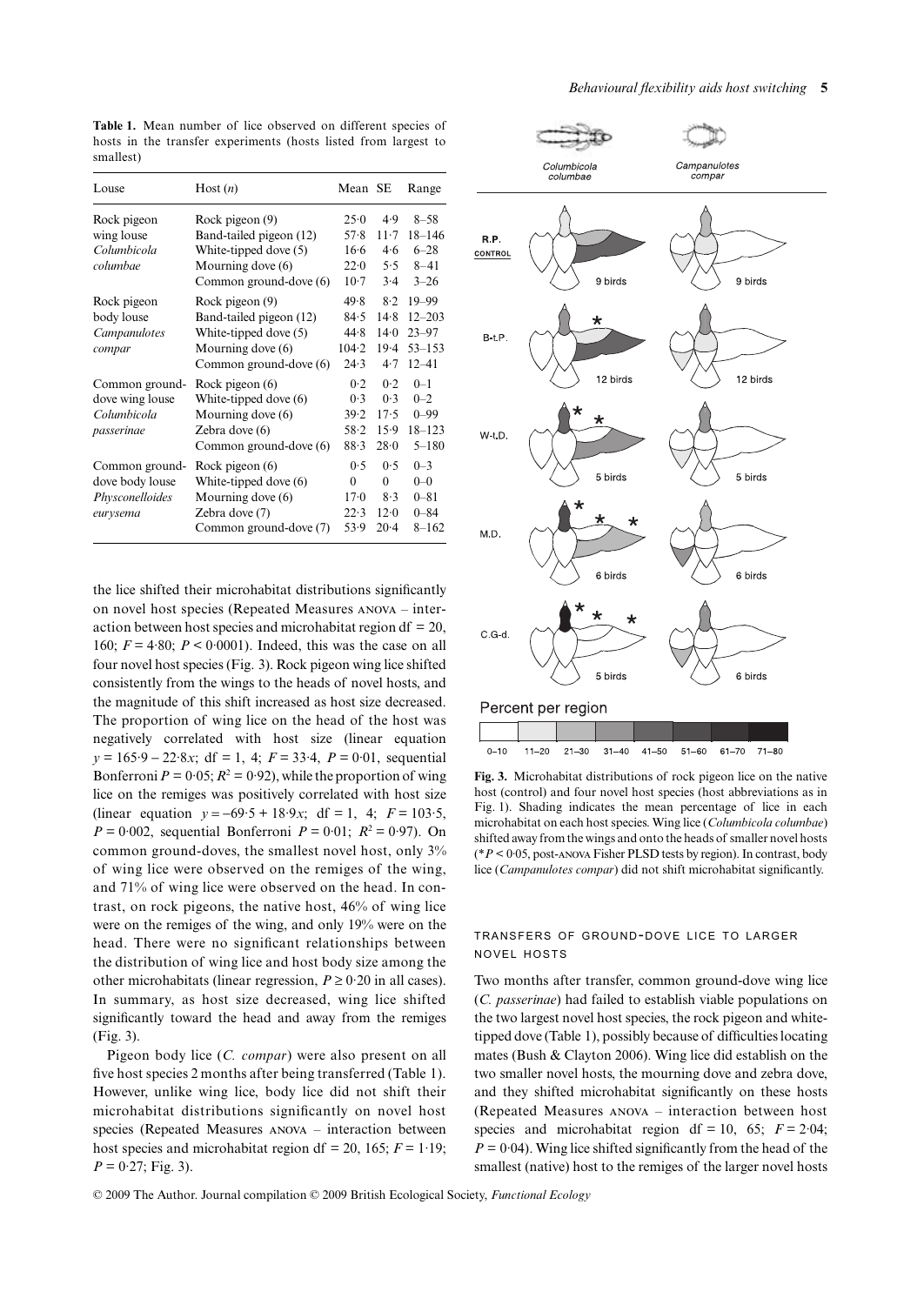

the native host (control) and two novel host species (host abbreviations as in Fig. 1). Shading indicates the mean percentage of lice in each microhabitat on each host species. Wing lice (*Columbicola passerinae*) shifted away from the head and onto the wings of larger novel hosts (\**P* < 0·05, †*P =* 0·056, post-anova Fisher PLSD tests by region). Body lice (*Physconelloidies eurysema*) shifted microhabitat on one novel host species, but not the other.

(Fig. 4). The majority of wing lice (51%) were on the head of the native host (common ground-doves), but on zebra doves and mourning doves the percentage of lice on the head was smaller (22% and 37% respectively). In contrast, only 17% of wing lice were on the remiges of common ground-doves, while this percentage increased on zebra doves (34%) and mourning doves (49%).

As in the case of wing lice, common ground-dove body lice (*P. eurysema*) failed to establish viable populations on the two largest novel host's species (Table 1). However, they did establish on the two smaller novel hosts, the mourning dove and zebra dove. The microhabitat distribution of *P. eurysema* differed among novel host species significantly (Repeated Measures anova – interaction between host species and microhabitat region df = 10, 65;  $F = 2.05$ ;  $P = 0.04$ ). This difference was due to the significantly large proportion of body lice on the posterior dorsal body region of zebra doves, relative to common ground-dove controls (Fig. 4). Interestingly, however, there was no significant difference in the microhabitat distribution of body lice on the even larger

bodied mourning dove relative to the common ground-dove controls (Fig. 4).

#### **Discussion**

In this study, I used a host parasite system to determine how parasites persist in novel environments. Bush & Clayton (2006) transferred lice among several species of pigeons and doves that differed in size by nearly an order of magnitude. They showed that wing and body lice from common grounddoves established on all but the two largest novel host species, and that wing and body lice from rock pigeons established on all of the novel host species to which they were transferred. Moreover, Bush & Clayton (2006) showed that wing and body lice persisted for two generations on novel host species that could preen normally, albeit in smaller populations than on bitted hosts. Invasive species often persist as small populations in a novel environment before undergoing rapid population growth and range expansion (Ghalambor *et al*. 2007). Thus, the pigeon/dove-louse system provides an ideal opportunity to study factors determining the establishment of species in novel habitats. This aim of this study was to determine if behavioural flexibility facilitates host switching in parasites, just as behavioural flexibility facilitates the ability of freeliving animals to invade novel habitats (Holway & Suarez 1999; Yeh & Price 2004). To investigate whether behavioural flexibility contributes to the ability of lice to establish on novel hosts, I compared the microhabitat use of wing lice and body lice on novel host species of different sizes 2 months after experimentally transferring lice to these hosts, and to native host controls.

Wing lice (*Columbicola* spp.) consistently shifted their microhabitat distributions on different sized novel hosts, whereas body lice did not. The shift by wing lice was correlated with host size. On the smallest host species wing lice were most frequently found on the head, whereas on the largest host species wing lice were most frequently found on the flight feathers of the wings (remiges). On intermediate sized hosts wing lice were found in intermediate positions. This pattern was true for both species of wing lice, despite being from very different sized native hosts. The phrase 'wing lice' is misleading and should, perhaps, be abandoned.

Unlike wing lice, neither species of body louse exhibited consistent shifts in their microhabitat distribution. Rock pigeon body lice (*C. compar*) did not shift microhabitat significantly on any of the novel host species to which they were transferred. Common ground-dove body lice (*P. eurysema*) did experience a significant shift in microhabitat on one novel host species but not the other (Fig. 4).

The distribution of body lice makes sense in light of their feeding strategy. Body lice feed on the downy portions of the abdominal contour feathers (Nelson & Murray 1971; Clayton 1991; Bush & Malenke 2008), and they are distributed throughout the regions where they feed. Differences in the microhabitat use of body lice on novel hosts, such as the abundance of common ground-dove body lice on the lower dorsal region of the zebra doves, may simply correlate with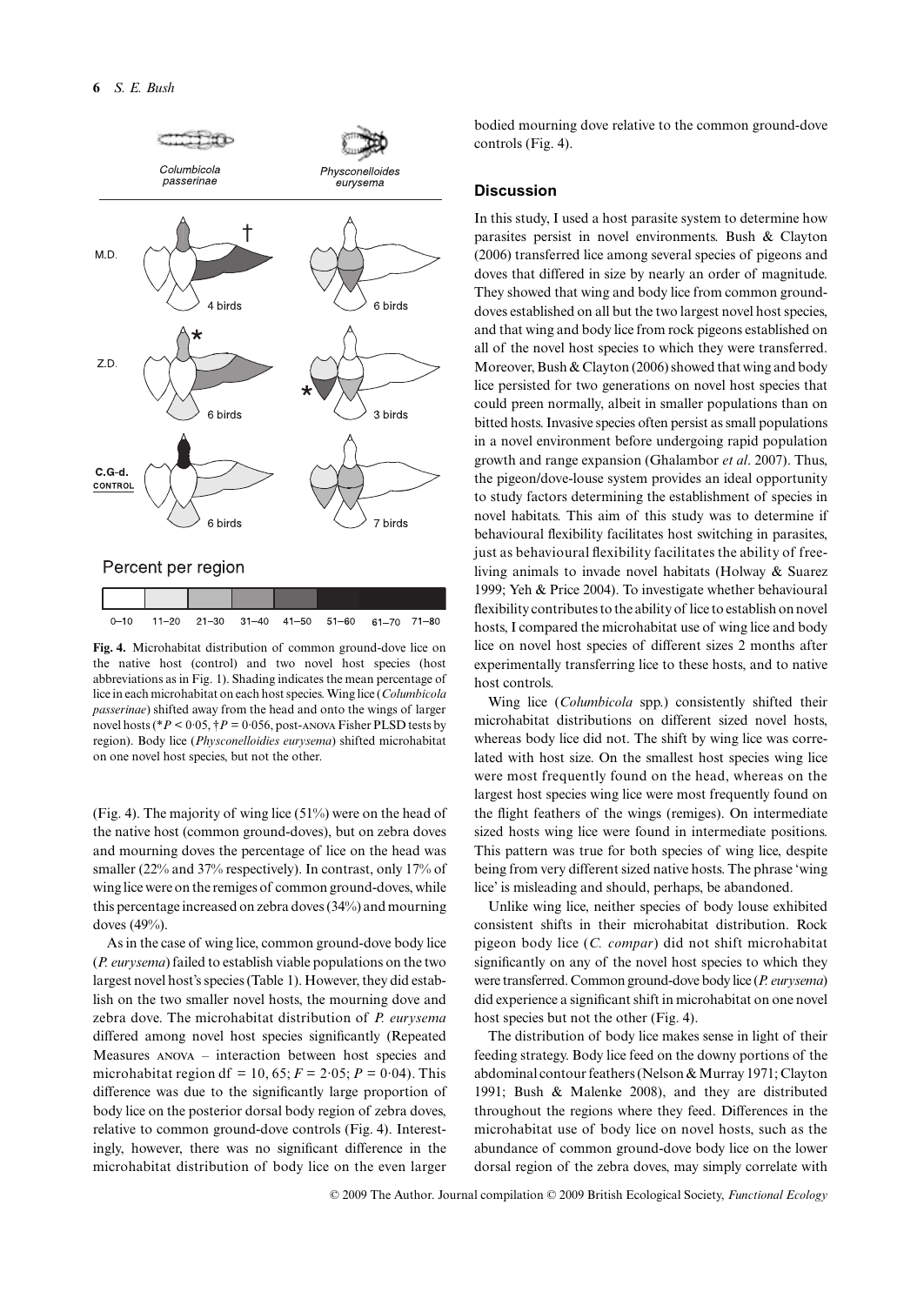the relative abundance of food. The lower dorsal feathers of the zebra dove have lush downy portions (pers. obs.), which may provide lice with more food. In the future, experiments closely monitoring feather consumption might answer whether the microhabitat distribution of body lice follows an optimal foraging pattern.

The distribution of wing lice is more complex than that of body lice. Although wing lice feed on the same feathers as body lice (Bush & Malenke 2008), they also spend a considerable amount of time on the wings, tail and head, where the feathers are too coarse to eat (Nelson & Murray 1971). The distribution of wing lice in regions away from food has long been considered to be a result of competition with body lice (Clay 1949). This hypothesis was recently confirmed by Bush & Malenke (2008), who showed that body lice competitively suppress wing lice. However, interspecific competition cannot explain the observed shifts in microhabitat distribution in this study. In the first experiment, rock pigeon wing and body lice were transferred together. In this transfer interspecific competition for resources would have been most severe on the smallest novel host. Yet, on small hosts wing lice shifted away from the wings, a microhabitat that is free of body lice. In the second transfer experiment wing and body lice from common ground-doves were transferred separately. Thus, interspecific competition could not have contributed to the microhabitat shifts observed in this experiment, but wing lice shifted their microhabitat distribution on novel hosts, anyway. Moreover, wing lice from common ground-doves and rock pigeons shifted in similar patterns regardless of the presence of body lice.

In addition to being a refuge away from body lice, the microhabitats of the wings, tail and head offer a refuge from host defence. A bird's principle defence against ectoparasites is preening. Because a bird cannot preen its head, lice on the head are protected. On the flight feathers of the wings and tail, wing lice escape from preening by inserting between the furrows of adjacent feather barbs (Bush, Sohn & Clayton 2006). One disadvantage of being on the head may be increased exposure to harmful UV rays (Cywinska, Crump & Lean 2000). Behavioural avoidance of UV is known among other insects; for example, thrips exposed to UV shift to more shaded host plants (Mazza *et al*. 1999). All else being equal, wing lice may prefer the underside of the wing because it offers refuge from other lice, preening and UV radiation.

Why then do rock pigeon wing lice move to the head of smaller hosts? The ability of rock pigeon wing lice to insert between the barbs of wing feathers is compromised on the flight feathers of smaller novel hosts (Bush *et al*. 2006). The lice are simply too large (metathorax width  $= 304 \text{ µm}$ ; Johnson *et al*. 2005) to fit between the interbarb spaces of the smaller host species. The width of the interbarb space of common ground-dove flight feathers is only 198 μm, and that of the mourning dove is only 252 μm (Johnson *et al*. 2005; Bush *et al*. 2006). Thus, the shift to the head is a shift to feathers that offer another kind of protection from host defence because the host simply cannot preen this region.

It is also worth noting that wing lice shifted their oviposition sites on novel hosts. Typically wing lice from rock pigeons glue their eggs in tidy rows in the furrows between barbs on the covert feathers. Rock pigeon wing lice that were transferred to intermediate sized novel hosts, such as the mourning dove, continued to lay eggs on the covert feathers, but the eggs were no longer laid in rows. As the eggs were too big to fit snugly in the narrower furrows, they were attached more precariously to the tops of the furrows, which may make them more susceptible to removal by preening. When transferred to the smallest novel host, the lice abandoned the coverts and instead glued their eggs to the feathers on the head (pers. obs.). Wing lice from rock pigeons may have laid eggs on the heads of common ground-doves simply because of their inability to escape from host defence on the wings (Waage 1979; Marshall 1981). Alternatively, the lack of suitable ovipositioning sites on the wings may have contributed to the shift of adult wing lice to the head.

The distribution of wing lice from common ground-doves is perplexing, at first. Despite the general assumption that lice in the genus *Columbicola* are adapted for life on the wings (Clay 1949; Clayton *et al*. 1999), relatively few common ground-dove wing lice were found on the wing of the native host. Furthermore, insertion of lice between the barbs of flight feathers was virtually non-existent. Of the more than 800 *C. passerinae* I observed on wild and captive common ground-doves, only one was inserted between adjacent feather barbs. The wings of common ground-doves may be particularly inhospitable to lice because they are known to have an unusually vigorous take-off for flight. The short, wide wings of these doves are well adapted for explosive take-offs (aspect ratio of 1 : 59; del Hoyo *et al*. 1997), and may produce aerodynamic forces that dislodge lice. Common ground-dove wing lice can avoid these forces by being on the head. When ground-dove wing lice were transferred to mourning doves, however, 54% of them were found on the flight feathers of the wing. Of these lice, 5% were inserted between feather barbs.

The establishment of lice on novel hosts cannot be explained by phylogenetic 'inertia'. In other parasite systems establishment has been shown to decrease with host phylogenetic distance; these systems include herbivorous beetles (Futuyma & McCafferty 1990; Futuyma, Keese & Funk 1995), gopher lice (Reed & Hafner 1997), mammal fleas (Krasnov *et al*. 2004), acanthocephalan worms of cockroaches (Moore & Gotelli 1996), parasitoid-flies of ants (Morehead & Feener 2000) and nematodes of *Drosophila* (Perlman & Jaenike 2003). In this study, the microhabitat shifts experienced by rock pigeon wing lice on smaller novel hosts were correlated with an increase in host phylogenetic distance (Fig. 1); however, in the second experiment, the transfers of lice from small to large hosts were independent of host phylogenetic distance (Fig. 1). In these transfers the wing lice also experienced microhabitat shifts on different sized novel hosts, suggesting that the ability of wing lice to shift microhabitats is vital to their establishment on different sized novel hosts, regardless of host relatedness.

© 2009 The Author. Journal compilation © 2009 British Ecological Society, *Functional Ecology*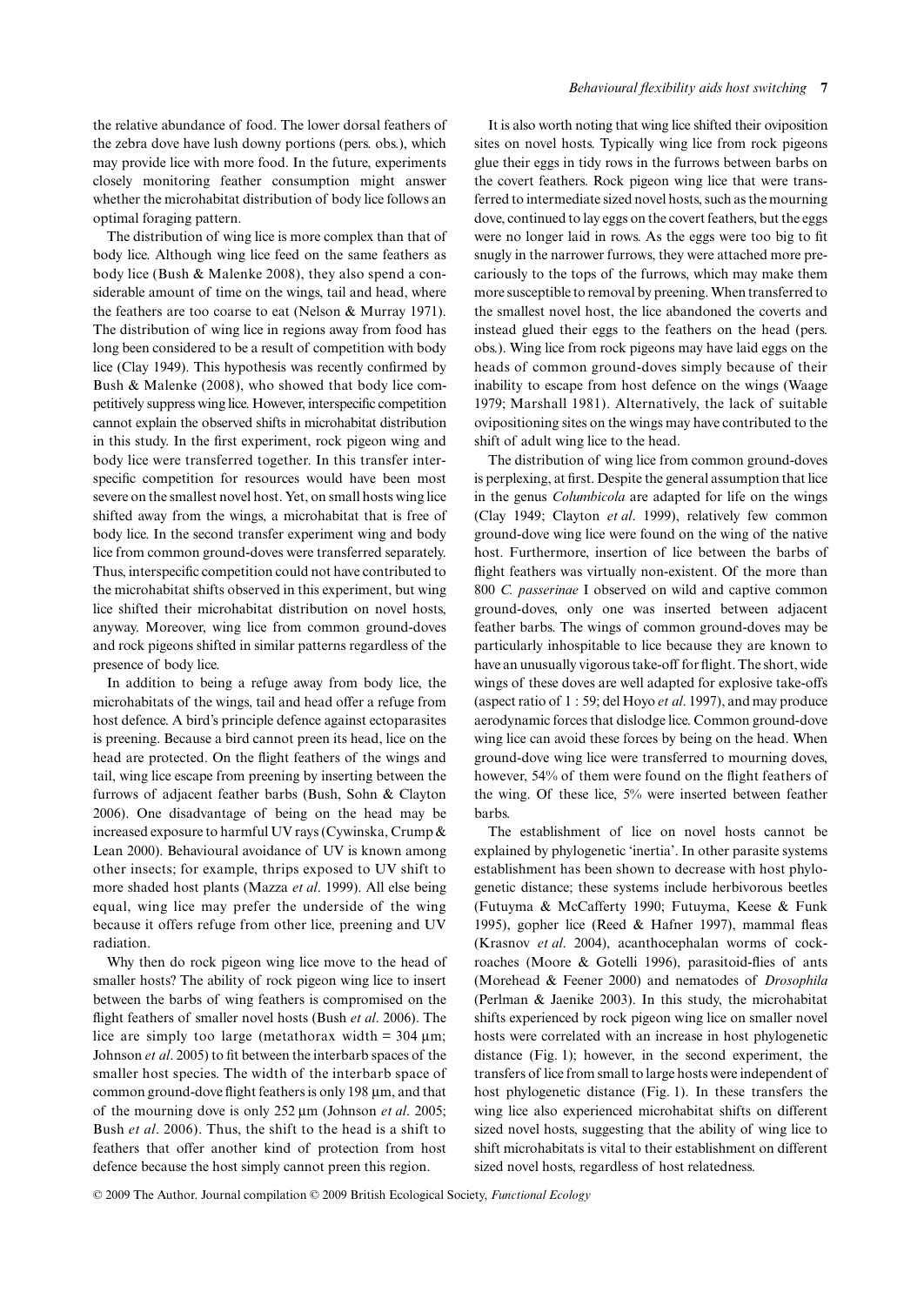#### **8** *S. E. Bush*

Harrison's Rule, which is the correlation between parasite body size and host body size, does not preclude parasites from switching to different sized novel hosts. Wing lice, which adhere to Harrison's rule, were able to cope with novel environments by shifting to different microhabitats on different sized novel host species. Baldwin (1896) suggested that behavioural flexibility buys time for organisms to persist in novel environments. In turn, time buys opportunities for the accumulation of genetic changes that allow the organism to become adapted to the new environment (Price *et al*. 2003b). In this system, the Baldwin effect may allow wing lice time to adapt to new body size optimums on novel hosts. Consequently, it is possible for wing lice to exhibit strong correlations with host body size over macroevolutionary time, while still being able to switch to different sized novel hosts, as has happened periodically in the history of this parasite (Johnson & Clayton 2003).

#### **Acknowledgements**

I am grateful to S. Binn, D. Blankinship, M. Cottam, C. Harbison, R. Jarvis, J. Malenke, J. G. Meadows, S. Patten, J. Owen, J. Rupert, L. Santos, and especially D. Clayton for various forms of assistance. I thank D. Tompkins, and several anonymous reviewers for helpful comments on the manuscript. For permission to trap birds I thank the Arizona Division of Wildlife Resources, Hawaii Division of Forestry and Wildlife, Honolulu Zoo, Laguna Atascosa National Wildlife Refuge, Oregon Division of Wildlife Resources, Santa Anna National Wildlife Refuge, Texas Parks and Wildlife, Utah Division of Wildlife Resources, University of Arizona Campus Agricultural Center, and the U.S. Fish and Wildlife Service. All procedures followed guidelines of the Institutional Animal Care and Use Committee of the University of Utah. The work was supported by grants from the National Science Foundation to D. Clayton (DEB-9703003 and DEB-0107947), and by Sigma Xi, the American Museum of Natural History (Chapman Fund), and an NIH Genetics Training Grant to the author, and by NSF 02-186 grant to A. T. Peterson, R. Brown, D. Clayton and B. Lim.

#### **References**

Baldwin, J.M. (1896) A new factor in evolution. *American Naturalist*, **30**, 441– 451.

- Bush, S.E. (2004) *Evolutionary ecology of host specificity in columbiform feather lice*. PhD.Thesis, Department of Biology, University of Utah, xvi+275 pp.
- Bush, S.E. & Clayton, D.H. (2006) The role of body size in host-specificity: reciprocal transfer experiments with feather lice. *Evolution*, **60**, 2158–2167.
- Bush, S.E. & Malenke, J.R. (2008) Host defence mediates interspecific competition in parasites. *Journal of Animal Ecology*, **77**, 558–564.
- Bush, S.E., Sohn, E. & Clayton, D.H. (2006) Ecomorphology of parasite attachment: experiments with feather lice. *Journal of Parasitology*, **92**, 25– 31.
- Clay, T. (1949) Some problems in the evolution of a group of ectoparasites. *Evolution*, **3**, 279–299.
- Clayton, D.H. (1991) Coevolution of avian grooming and ectoparasite avoidance. *Bird–Parasite Interactions: Ecology, Evolution, and Behaviour* (ed. M. Zuk), pp. 258–289. Oxford University Press, Oxford, England.
- Clayton, D.H. & Drown, D.M. (2001) Critical evaluation of five methods for quantifying chewing lice (Insecta: Phthiraptera). *Journal of Parasitology*, **87**, 1291–1300.
- Clayton, D.H. & Johnson, K.P. (2003) Linking coevolutionary history to ecological processes: doves and lice. *Evolution*, **57**, 2335–2341.
- Clayton, D.H., Lee, P.L.M, Tompkins, D.M. & Brodie, E.D. III. (1999) Reciprocal natural selection on host–parasite phenotypes. *American Naturalist*, **154**, 261–270.
- Clayton, D.H., Bush, S.E., Goates, B.M. & Johnson, K.P. (2003) Host defence reinforces host–parasite cospeciation. *Proceedings of the National Academy of Sciences of the United States of America*, **100**, 15694–15699.
- Clayton, D.H., Moyer, B.R., Bush, S.E., Jones, T.G., Gardiner, D.W., Rhodes, B.B. & Goller, F. (2005) Adaptive significance of avian beak morphology for

ectoparasite control. *Proceedings of the Royal Society of London*, *B*, **272**, 811–817.

- Cohen, J. (1988) *Statistical Power Analysis for the Behavioural Sciences*, 2nd edn. Lawrence Erlbaum, New Jersey.
- Cywinska, A., Crump, D. & Lean, D. (2000) Influence of UV radiation on four freshwater invertebrates. *Photochemistry and Photobiology*, **72**, 652–659.
- del Hoyo, J., Elliot, A. & Sargatal, J. (1997) *Handbook of the Birds of the World*. Vol. 4. *Sandgrouse to cuckoos*. Lynx Edicions, Barcelona.
- Futuyma, D.J. & McCafferty, S.S. (1990) Phylogeny and the evolution of host plant associations in the leaf beetle genus *Ophraella* (Coleoptera, Chrysomelidae). *Evolution*, **44**: 1885–1913.
- Futuyma, D.J., Keese, M.C. & Funk, D.J. (1995) Genetic constraints on macroevolution: the evolution of host affiliation in the leaf beetle genus *Ophraella*. *Evolution*, **49**, 797–809.
- Fukatsu, T., Koga, R., Smith, W.A, Tanaka, K., Nikoh, N., Sasaki-Fukatsu, K., Yoshizawa, K., Dale, C. & Clayton, D.H. (2007) Bacterial endosymbiont of the slender pigeon louse *Columbicola columbae* allied to endosymbionts of grain weevils and tsetse flies. *Applied and Environmental Microbiology*, **73**, 6660–6668.
- Ghalambor, C.K., McKay, J.K., Carroll, S.P. & Reznick, D.N. (2007) Adaptive versus non-adaptive phenotypic plasticity and the potential for contemporary adaptation in new environments. *Functional Ecology*, **21**, 394–407.
- Harbison, C.W., Bush, S.E., Malenke, J.R. & Clayton, D.H. (2008) Comparative transmission dynamics of competing parasite species. *Ecology*, **89**, 3186–3194.
- Harvey, P.H. & Keymer, A.E. (1991) Comparing life histories using phylogenies. *Philosophical Transactions of the Royal Society, B*., **332**, 31–39.
- Holway, D.A. & Suarez, A.V. (1999) Animal behavior: an essential component of invasion biology. *Trends in Ecology and Evolution*, **14**, 328–330.
- Johnson, K.P. & Clayton, D.H. (2003) Coevolutionary history of ecological replicates: comparing phylogenies of wing and body lice to Columbiform hosts. *Tangled Trees: Phylogeny, Cospeciation and Coevolution* (ed. R.D.M. Page), pp. 262–286. University of Chicago, Chicago, Illinois.
- Johnson, K.P., Williams, B.L., Drown, D.M., Adams, R.J. & Clayton, D.H. (2002) The population genetics of host specificity: Genetic differentiation in dove lice (Insecta: Phthiraptera). *Molecular Ecology*, **11**, 25–38.
- Johnson, K.P., Bush, S.E. & Clayton, D.H. (2005) Correlated evolution of host and parasite body size: tests of Harrison's rule using birds and lice. *Evolution*, **59**, 1744–1753.
- Joshi, A. & Thompson, J.N. (1995) Trade-offs and the evolution of host specialization. *Evolutionary Ecology*, **9**, 82–92.
- Kirk, W.D.J. (1991) The size relationship between insects and their hosts. *Ecological Entomology*, **16**, 351–359.
- Krasnov, B.R., Shenbrot, G.I., Khokhlova, I.S. & Poulin, R. (2004) Relationships between parasite abundance and the taxonomic distance among a parasite's host species: an example with fleas parasitic on small mammals. *International Journal of Parasitology*, **34**, 1289–1297.
- Lajeunesse, M.J. & Forbes, M.R. (2002) Host range and local parasite adaptation. *Proceedings of the Royal Society of London, B*, **269**, 703–710.
- Marshall, A.G. (1981) *The Ecology of Ectoparasitic Insects*. Academic Press, London. Martin, M. (1934) Life history and habits of the pigeon louse (*Columbicola columbae* [Linnaeus]). *Canadian Entomologist*, **66**, 6–16.
- Mayr, E. (1963) *Animal Species and Evolution*. Belknap Press of Harvard University Press, Cambridge, MA.
- Mazza, C.A., Zavala, J., Scopel, A.L. & Ballare, C.L. (1999) Perception of solar UVB radiation by phytophagous insects: behavioural responses and ecosystem implications. *Proceedings of the National Academy of Sciences of the United States of America*, **96**, 980–985.
- Moore, J. & Gotelli, N.J. (1996) Evolutionary patterns of altered behavior and susceptibility in parasitized hosts. *Evolution*, **50**, 807–819.
- Morand, S., Hafner, M.S., Page, R.D.M. & Reed, D.L. (2000) Comparative body size relationships in pocket gophers and their chewing lice. *Biological Journal of the Linnean Society*, **70**, 239–249.
- Morehead, S.A. & Feener, D.H. (2000) An experimental test of potential host range in the ant parasitoid *Apocephalus paraponerae*. *Ecological Entomology*, **25**, 332–340.
- Moyer, B.R., Gardiner, D.W. & Clayton, D.H. 2002) Impact of feather molt on ectoparasites: looks can be deceiving. *Oecologia*, **131**, 203–210.
- Nelson, B.C. & Murray, M.D. (1971) The distribution of Mallophaga on the domestic pigeon (*Columba livia*). *International Journal of Parasitology*, **1**,  $21 - 29$ .
- Perlman, S.J. & Jaenike, J. (2003) Infection success in novel hosts: an experimental and phylogeneic study of *Drosopila*-parasitic nematodes. *Evolutionary*, **57**, 544–557.
- Poulin, R. (2007) *Evolutionary Ecology of Parasites*, 2nd edn. Princeton University Press, Princeton, New Jersey.

© 2009 The Author. Journal compilation © 2009 British Ecological Society, *Functional Ecology*